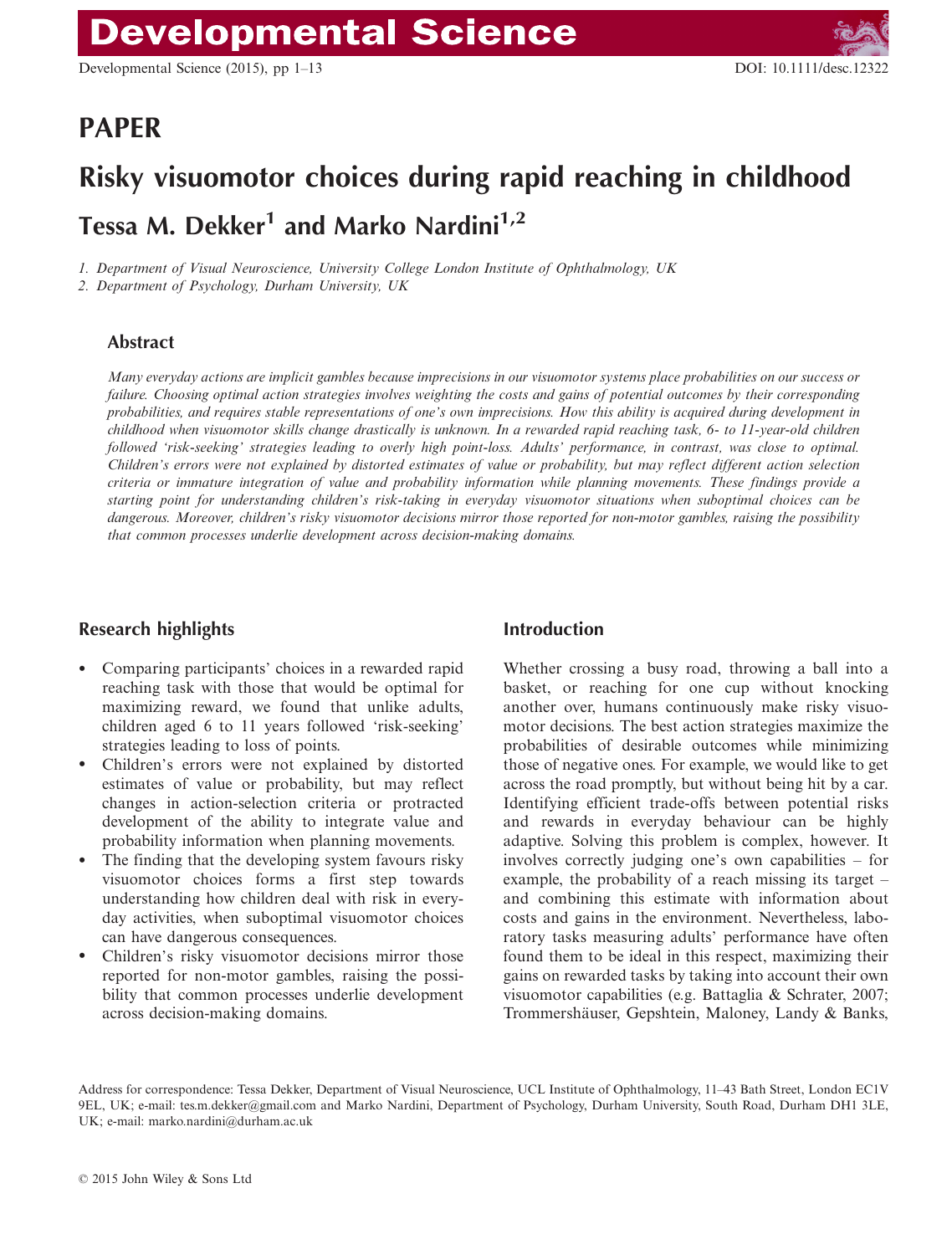2005; Trommershäuser, Landy & Maloney, 2006). It is currently not known how and when during life efficient visuomotor decision-making develops. For a developing system rapidly changing in its physical size, speed, precision, and neural processing (Haywood & Getchell, 2009), it is likely to be especially difficult to form and use stable internal models of the body's visuomotor capabilities to optimize performance. To advance understanding of the development of optimal visuomotor decision-making during childhood, we measured action choices in 6- to 11-year-olds and adults during a rewarded rapid reaching task. Participants' actual action choices were compared with those that would achieve the optimal trade-off between the risks and rewards available in the task.

Visuomotor risk stems from the uncertainty inherent to perception and motor control. For example, a paper ball thrown at a basket may land anywhere along a bivariate probability distribution around the aimingpoint due to noise in location estimates of the arm, hand, ball and basket, and in the neural signals that activate muscles for motor execution (Körding  $&$  Wolpert, 2006). Variations in ball end-points, which depend on the total magnitude of this noise, place a probability on each possible action outcome (i.e. missing or hitting the basket). The formal structure of risky visuomotor tasks can therefore be equated to that of gambling tasks, often used in the field of economic decision-making (Trommershäuser, Maloney & Landy, 2008). In both types of task, subjects choose between lotteries with given outcome values and probabilities. However, in gambling tasks, the chances of winning are stated explicitly, whilst in visuomotor tasks, they are determined *implicitly* by noise (variability) in the sensorimotor system. Like an optimal gambler, an optimal action planner should choose the lottery or action strategy with the largest expected gain.

Trommershäuser, Maloney and Landy (2003a, 2003b, 2008) developed an experimental task that captures the problems faced in everyday visuomotor decision-making. It allows cost and risk factors to be quantified, and gainmaximizing choices to be identified. Participants make time-constrained manual reaches towards a target circle to win points, whilst avoiding a partially overlapping penalty circle that incurs point loss. Because of the time constraint, movements are imprecise, so reaches aimed too close to the penalty circle may accidentally land inside it. To score highly, participants need to shift their reaches some way from the penalty, but not so far that they miss out on potential rewards from the target. For each participant, the optimal (gain-maximizing) aiming-point can be calculated and compared to their actual aiming-point. This predicted optimal aimingpoint depends on each individual's own pointing precision, and varies when penalty values and spatial layouts of the stimulus configuration are altered. Trommershauser at al. (2003a, 2003b) showed that adults were able to identify the near optimal solution to this problem and aim for screen locations that maximized expected winnings.

How and when during development are veridical representations of bodily abilities – a prerequisite for identifying gain-maximizing actions – formed? Infants and children continuously engage in risky visuomotor behaviour and thus have many opportunities to learn how physical limitations affect the results of their actions (Von Hofsten, 2004). Indeed, in their first weeks of walking infants do not discriminate between safe and dangerous slopes and will walk down both, while more experienced 14-month-olds will avoid the impossible ones (Adolph, Bertenthal, Boker, Goldfield & Gibson, 1997; Adolph, Tamis-LeMonda, Ishak, Karasik & Lobo, 2008). Abilities to calibrate actions correctly to objects and affordances continue to develop through childhood. DeLoache, Uttal and Rosengren (2004) showed that 17- to 30-month-old infants sometimes made serious attempts to perform impossible actions on miniature objects such as trying to climb into a toy car or to put on dolls' clothes. Similarly, infants and even children up to age 7 years attempt to reach towards targets through openings that are too small for their hand (Ishak, Franchak & Adolph, 2014). It is unclear whether selection of inappropriate actions in these studies reflects children's overestimation of their own abilities or differences in how averse they are to failing (e.g. getting stuck). In line with the latter possibility, 17-month-old infants attempted to walk through impossibly small openings if the penalty of failing was getting stuck, but became overly conservative if failure meant falling off a table (Franchak & Adolph, 2012). This suggests some knowledge both of own physical capabilities and of 'costs' associated with different courses of action in early childhood. Similarly, Bayless and Schlottmann (2010) showed that children aged 5 to 7 years made distorted but sensible judgements about their abilities to roll marbles through goals of different sizes. Moreover, they rated harder marble rolling games with lower prizes as less pleasurable (Bayless & Schlottmann, 2010). By 7 years of age, children thus seem to possess a basic understanding of how a smaller chance of success and a lower reward (or higher penalty) combine to predict a worse outcome.

For making *optimal* visuomotor choices, however, changes in probability and reward must not only be taken into account, but precisely estimated. Optimal (gain-maximizing) decisions across different conditions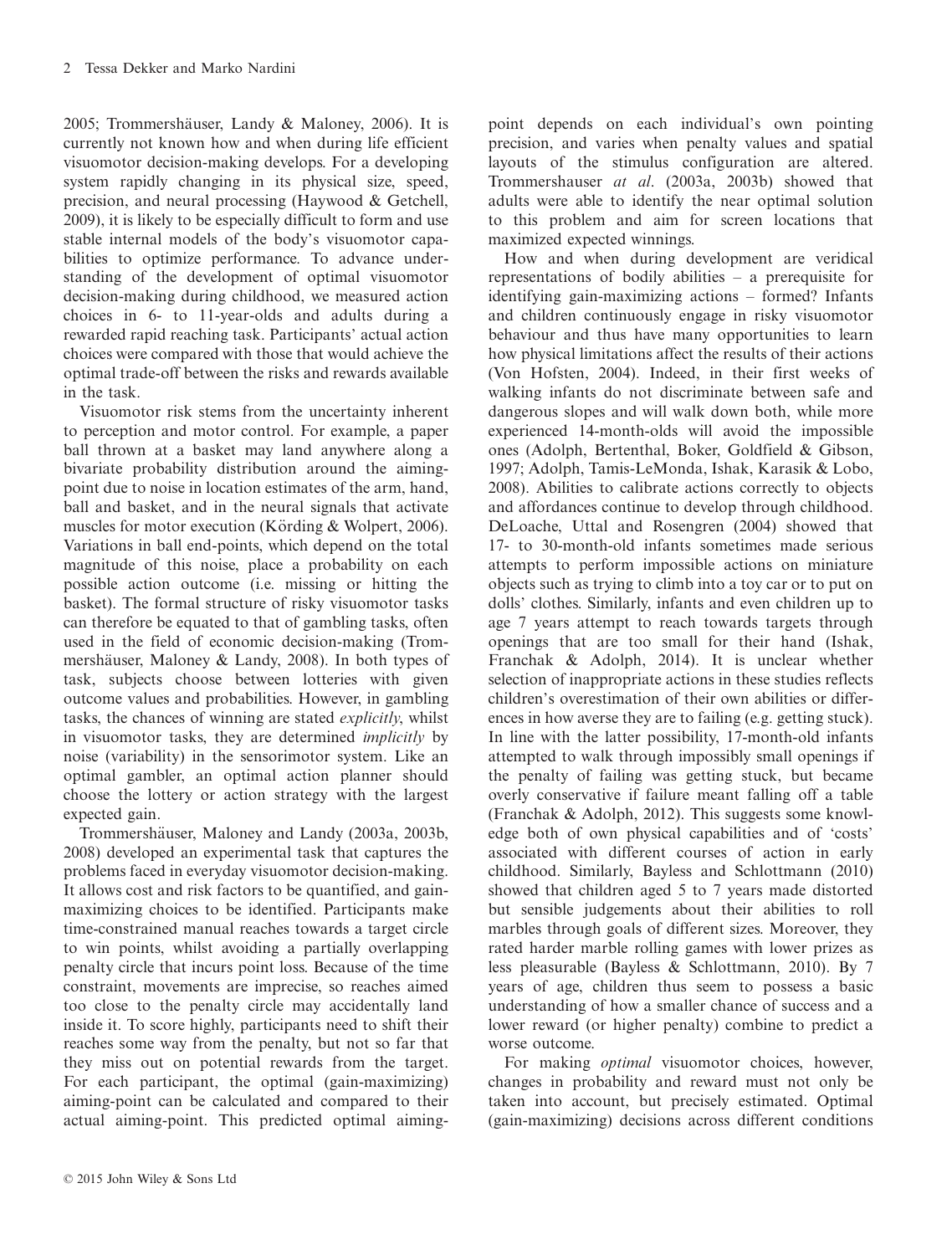in a visuomotor task require precise online estimation of different outcome probabilities (e.g. the chance of missing), and the correct weighting of outcome rewards by these estimates to trade off potential gains and losses. Research on sensory cue integration suggests that it is only at around age 8–10 years that children learn to take their own perceptual uncertainty into account to optimize their perceptual decisions (Gori, Del Viva, Sandini & Burr, 2008; Nardini, Jones, Bedford & Braddick, 2008; Nardini, Bedford & Mareschal, 2010; Petrini, Remark, Smith & Nardini, 2014). It is possible that children also learn to take their own visuomotor certainty into account to optimize their movement decisions around this age. To test this, we employed a child-friendly version of the rapid-reaching task developed by Trommershauser et al. (2003a, 2003b) in children aged 6 to 10 years and adults. This task allowed us to measure how participants' action choices deviate from those predicted by an optimal action planner that maximizes expected gain. The ways in which performance deviates from these optimal predictions provide clues about the causes of these deviations and the mechanisms that may drive shifts from immature to optimal visuomotor strategy selection.

# **Methods**

#### **Participants**

Participants were children aged 6 to 11 years and adults: 15 6- and 7-year-olds (mean age = 7.6,  $SD = 0.3$  years, 7 males), 18 8- and 9-year-olds (mean age =  $9.0$ ,  $SD = 0.4$ years, 10 males), 15 10- and 11-year-olds (mean age  $=$ 10.8,  $SD = 0.5$  years, 7 males), and 15 adults (mean age = 22.4,  $SD = 2.5$  years, 7 males). All but three were righthanded. During training, subjects learned to limit their time-outs (failures to reach the screen on time) to 5% of the trials or less (see Supplemental Methods). Those who timed-out more frequently during the main task could be trading off speed for accuracy, potentially leaving more time to make online reach adjustments towards the target. This would confound measures of visuomotor strategy selection with movement corrections *after* the decision process. Therefore, additional subjects with >5% 'time-out' errors (see Procedure) were excluded from the analyses (three adults, three 10- and 11-year-olds, seven 8- and 9-year-olds, and six 6- and 7-year-olds). Some time-outs were likely caused by occasional lapses in attention rather than trading off speed for accuracy (this would not affect aiming strategy). Because sustained attention develops with age, this probably contributes to higher exclusion rates in younger groups. All participants had normal or corrected-to-normal vision and no known neurological or psychological disorders.

#### Apparatus

Participants sat in front of a 24-inch monitor with integrated touch sensors (Iiyama ProLite T2451MTS MultiTouch screen, with  $521 \times 293$  mm display area and  $1920 \times 1080$  resolution), at 26 cm distance for adults, 20 cm for children. A wireless numeric keypad was mounted on the table, centred before the monitor 6 cm from the participant's trunk (see Figure 1A). Tasks were run using Matlab 7.1 (R2010a) with Psychophysics Toolbox (Brainard, 1997).

# Design and stimuli

Stimulus configurations consisted of a target circle with a green outline and a partially overlapping penalty circle, each with a 0.90 cm (33 pixel) radius. Target circles were unfilled, while penalty circles were filled with a darker shade of their yellow, blue or grey outline colour (see Figure 1A). A blue  $114.2 \times 80.6$  mm frame at the screen centre indicated where the circles would appear. To prevent use of pre-planned movements, on each trial the whole stimulus configuration was 'jittered' around the frame's centre, with horizontal and vertical offsets drawn independently from a uniform  $\pm 44$  mm distribution. We varied whether the horizontally displaced penalty circle was located near to or far from the reward (1 versus 1.5 circle-radius displacement), and whether hitting it incurred a small or large point loss (1 versus 5 points), resulting in four conditions: 'near 1', 'far 1', 'near 5', and 'far 5'. For half of each age group the low penalty was presented for the first half of the task, and for the others the high penalty was first. Distinct penalty colours signified different values; blue for 1, yellow for 5 and grey for 0 in training. Near and far offsets were presented equally often in random order within blocks. To keep trial numbers to a child-friendly minimum, the left / right positioning of circles was counterbalanced across participants. Half in each age group had far penalty offsets on the left and near offsets on the right; for the others these positions were reversed.

# Procedure

#### Training phase

Time limits ensured that subjects made ballistic reaching movements without online corrections. To allow for individual differences in reach reaction times, a preexperimental training phase included a selection procedure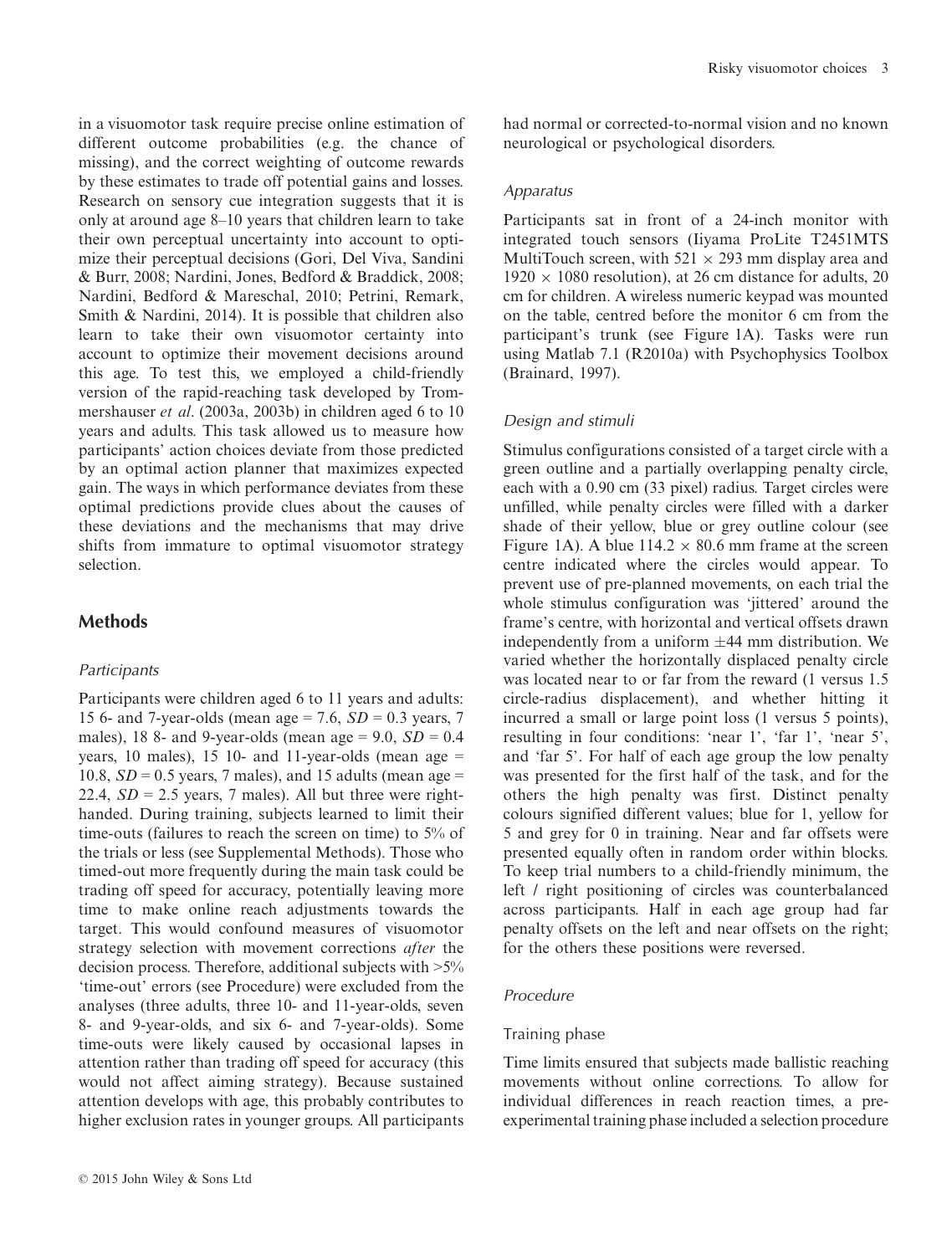

Figure 1 (A) A 9-year-old girl demonstrates a typical trial sequence. The blue penalty circle in the example has a gain of  $-1$ , and a 1.5  $\times$  radius offset from target centre ('far 1' condition). (B) The current total score (which could be negative) was displayed graphically throughout the session. The brown area is 'the ground', the blue area 'the sky'. For each point gained, a coin appeared (left example). For each point lost, a coin was removed. For every 20 coins (denoted by a red line), subjects won a token that could be exchanged for toys (or £0.50 for adults) at the end. If the total score became negative, each lost point would create a 'hole' in the ground (right example). Before getting back into the sky, coins had to be won to fill up the holes.

that established individual time limits. In 13–15 blocks of 20 trials, participants attempted to hit targets under time limits that decreased when they performed to criterion (see Supplemental Methods). Training trials were identical to the experimental trials described below, except that target hits did not count towards the final score, and the (grey) penalty circle was irrelevant.

# Experimental phase

Each training trial started with a central fixation cross. Participants pressed the 'Enter' key with the index finger of their dominant hand to trigger presentation of the blue frame (see Figure 1A). The stimulus configuration appeared inside the frame after 500 ms of pressing. Participants then released the key and touched the screen with the same finger. If they released less than 100 ms after target onset (anticipation) the trial was aborted. Touching the target circle within the time limit gave a reward of 1 point. Touching the penalty within the time limit incurred a loss of 1 or 5 points. For the overlapping region of penalty and target, the reward and penalty were summed. A touch anywhere else on the screen was a 'miss' (no gain or loss). A 'time-out' incurred a 7-point loss and a waiting period of 20 seconds. Participants were simply instructed to obtain as many points as possible.

There were 10 blocks of 20 trials, a total of 50 per condition. Penalties and payoffs were explained before the first and sixth block when penalty rules changed. Before each block, participants were asked to repeat these back to ensure that all remembered the current

outcome values. Running scores were displayed graphically in a chart on the screen (Figure 1B). As a motivation for maximizing their points, participants received a prize token for every 20 points they earned. At the end of the session, each token was converted to £0.50 for adults or exchanged for small prizes for children. Subjects also performed three additional tasks that measured their understanding of the point system of the experiment (number line and multiplication task), and their explicit knowledge of their own visuomotor ability (hit probability task).

# Number line task (measuring value distortion)

All subjects took part in a pencil-and-paper number line task. On each trial, subjects used a pencil to indicate, with a line, where on a bar of length 10 cm a number would fall. The left and right ends of the bar were labelled 0 and 10, respectively, and the numbers 1–5 were tested 10 times each, with numbers randomized within each block. The marked locations were measured and compared with the locations predicted by a linear representation of the number line (e.g. the number 4 would fall at 0.4 of the length of the 10 cm line, at 4 cm).

# Multiplication task (measuring value distortion)

All subjects took part in a two-alternative forced choice task with 35 trials. On each trial they chose between a pair of values (7 repetitions of 5 pairs). Each pair consisted of the standard value of '5 points  $\times$  1', and a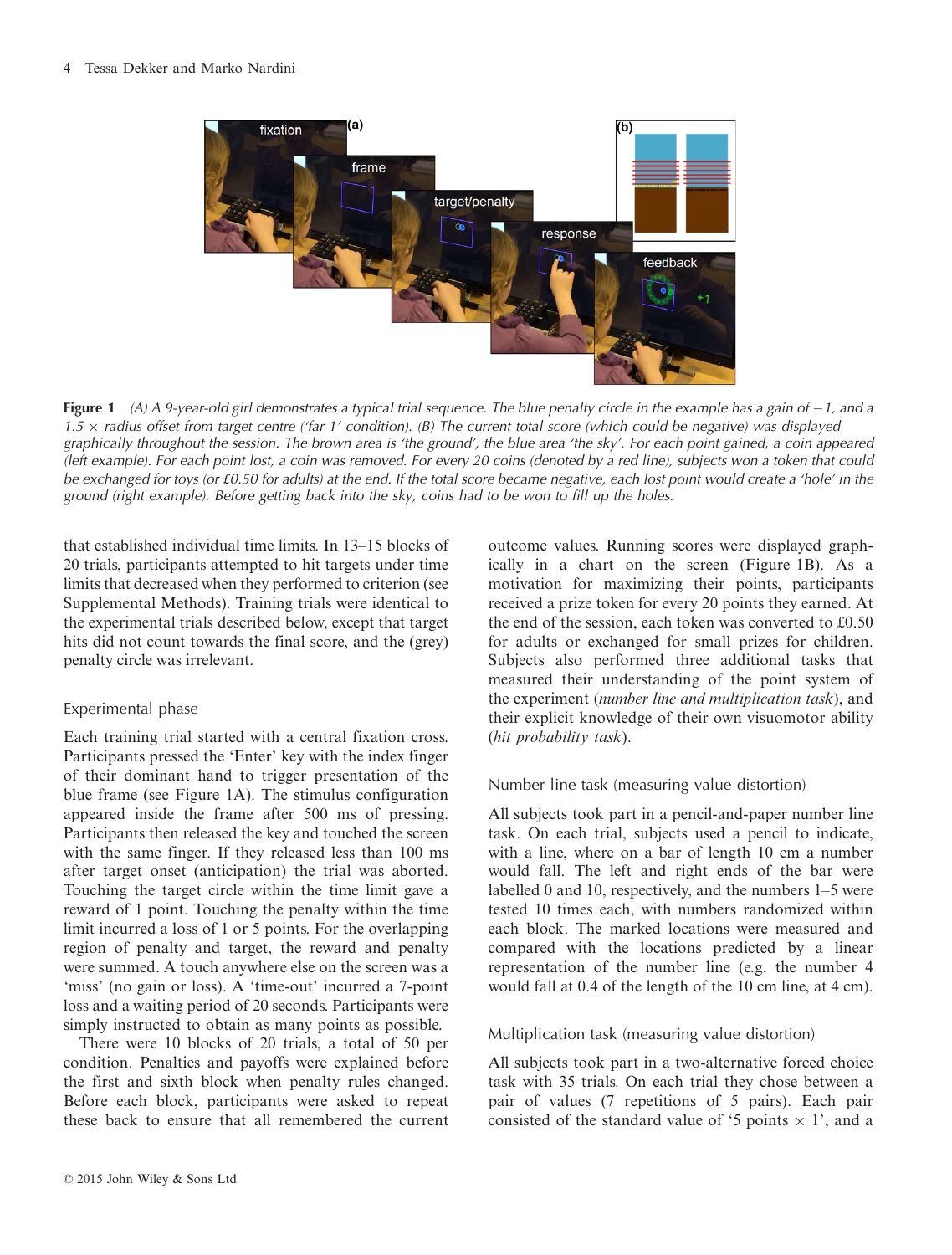comparison in which '1 point' was multiplied with the values 3 to 7 ('1 point  $\times$  3', '1 point  $\times$  4', etc.). For each pair, subjects were asked to select the value they would prefer to lose (the correct answer was the lower value). For example: would you prefer to lose 5 points once  $(5 \times 1)$ 1), or to lose 1 point four times  $(1 \times 4)$ ? The task was described in terms of losses to best match the penalty situation in the main experiment. To make the problem concrete, subjects received 10 stickers or snacks and were informed that one of their answers, randomly drawn at the end of the task, would determine how many they would have to give back. For each age group and comparison value, we counted how often the constant sum was chosen over the variable sum. We used the standard psychophysical method of fitting a cumulative Gaussian distribution through the resulting proportions (using the Psignifit toolbox for Matlab), and determining the Point of Subjective Equality (PSE); see Figure 6B. The PSE is the point along the  $x$ -axis at which the comparison and standard are chosen with equal (0.5) probability, and therefore measures the point at which they are, on average, judged to be equal. Deviations of the PSE from the correct value of  $5 (1 \times 5)$  thus provide information about systematic under- or overestimations of the value of losing 5 points relative to the value of losing 1 point multiple times.

#### Hit probability task (measuring probability distortion)

In a hit probability task, subjects were presented with five circle sizes in a display such as the one used in the experiment. In 10 blocks, all circles were presented in random order (50 repetitions in total). The circles were presented in isolation (without an overlapping penalty circle), and their locations were jittered as in the experiment. Circle sizes were scaled individually for each subject based on their own visuomotor variance measured during the main task. The five circle sizes seen by each subject corresponded to hit probabilities of 0.1, 0.3, 0.5, 0.7, and 0.9. On each trial, subjects judged 'how many times out of 10' they would successfully hit the circle, from the same position and with the same time constraint as in the main experiment. This provided their estimated probability of hitting (e.g. '5 out of  $10' = 0.5$ ). Judged probabilities were averaged over 10 repetitions (50 trials in total). Mean judged probabilities were averaged across all subjects in an age group, and compared with the true probabilities (95% error bars).

#### Analysis

#### Measures

On each trial, reaction time (target onset to screen touch), touched horizontal (X) and vertical (Y) screen position, and score were recorded. 'Time-out' trials were excluded from the analysis (see Table 1 for details). For model predictions (see below), the scatter of movement end-points was fitted by a bivariate Gaussian distribution. Outlying data points can strongly influence these distributions and model predictions. Outliers were therefore excluded using the Minimum Covariance Determination (MCD) procedure (Rousseeuw, 1984) (~5% of trials excluded in all age groups); see Supplemental Material for details. Mean reaction time, aiming-point (mean  $X$ , mean  $Y$ ), horizontal and vertical variance (var $X$ and varY), and total score were computed for each subject and condition using the remaining data.

# Model predictions

The aiming location  $X_{mg}$ ,  $Y_{mg}$  that would maximize expected gain given that the visuomotor precision  $varX$ ,  $varY$  was computed for each subject and condition following the ideal actor / observer model described in Trommershauser *et al.* (2003a, 2003b).  $4 \times 4$  (Age  $\times$ 

Table 1 Descriptive experimental data displayed per age group. Stars in adult column indicate that age difference across all groups is significant at  $p < .05$ 

|                              | Adult<br>$N = 15$<br>$age = 22.4(2.5)$ | $10 - 11$<br>$N = 15$<br>$age = 10.8(0.47)$ | $8 - 9$<br>$N = 18$<br>$age = 9.0 (0.35)$ | $6 - 7$<br>$N = 15$<br>$age = 7.6(0.34)$ |
|------------------------------|----------------------------------------|---------------------------------------------|-------------------------------------------|------------------------------------------|
|                              |                                        |                                             |                                           |                                          |
| Time limit (secs)            |                                        |                                             |                                           |                                          |
| Mean                         | $0.66(0.04)$ *                         | 0.75(0.06)                                  | 0.78(0.05)                                | 0.83(0.04)                               |
| Range                        | $0.60 - 0.75$                          | $0.65 - 0.85$                               | $0.70 - 0.85$                             | $0.75 - 0.9$                             |
| No. time outs                | $4(2.2)*$                              | 7.2(2.1)                                    | 5.3(2.8)                                  | 6.5(2.6)                                 |
| Reaction time (secs)         | $0.53(0.04)^*$                         | 0.59(0.05)                                  | 0.61(0.04)                                | 0.64(0.05)                               |
| Vertical aim points (cm)     | $-0.03(0.1)^*$                         | $-0.12(0.1)$                                | $-0.06(0.1)$                              | $-0.006(0.1)$                            |
| Deviation from $X_{mg}$ (cm) | 0.11(0.07)                             | 0.18(0.1)                                   | 0.16(0.1)                                 | 0.13(0.1)                                |
| Variance (cm)                |                                        |                                             |                                           |                                          |
| Horizontal                   | $2.44(0.82)$ *                         | 2.51(0.93)                                  | 2.96(1.3)                                 | 3.69(1.4)                                |
| Vertical                     | $4.11(1.51)*$                          | 3.31(1.25)                                  | 4.21(2.08)                                | 5.05(2.27)                               |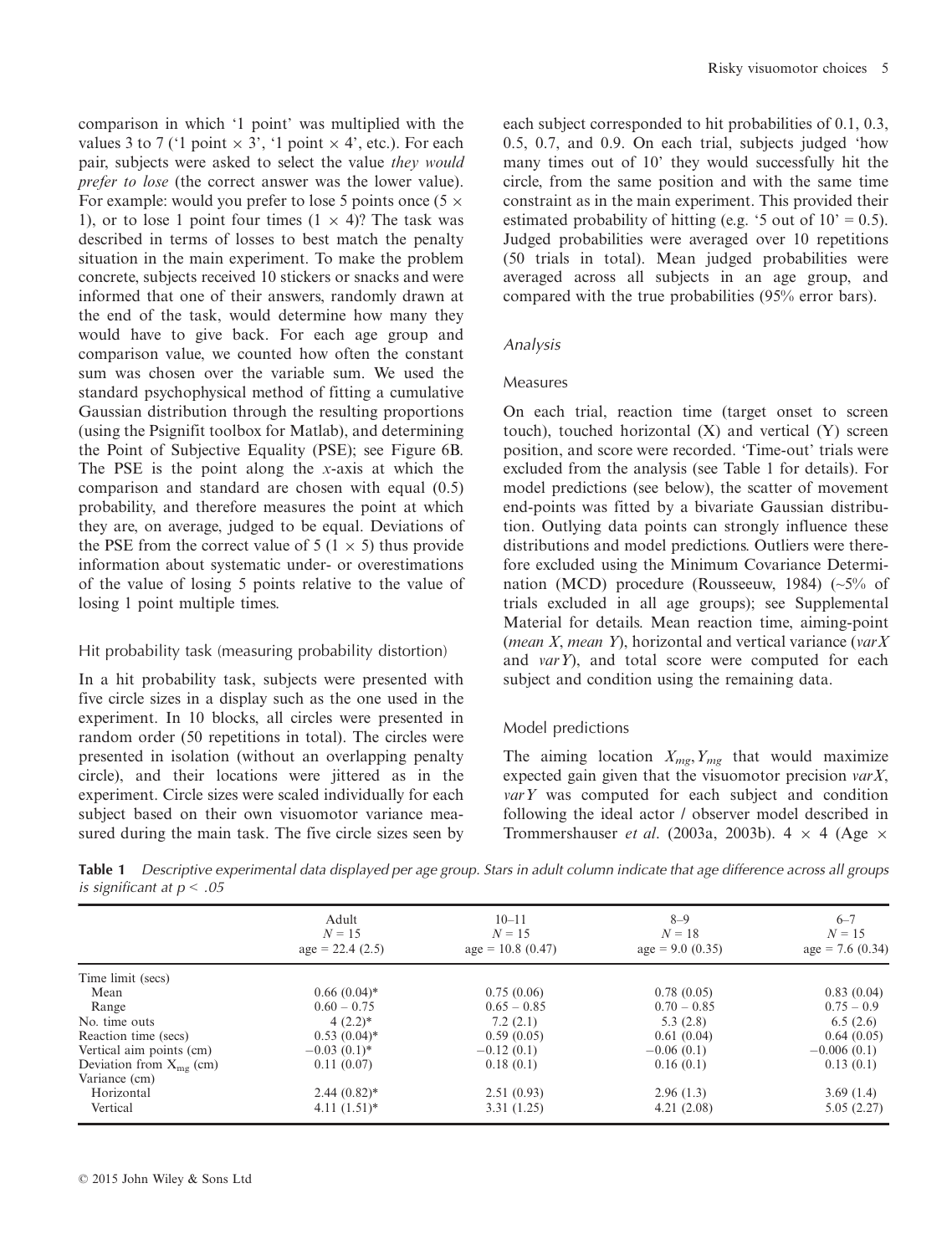Condition) ANOVAs revealed that there were no significant differences in X or Y variance across conditions, a pattern consistent across age groups (largest  $F$  for Condition and Condition  $\times$  Age <1.62,  $p = .194$ ). Variance estimates for each subject were therefore obtained by pooling data across conditions. The expected consequences of aiming towards any given location on the screen were modelled as depending on a bivariate Gaussian distribution described by each participant's own X and Y variance. The gain expected from pointing at any location is given by a weighted sum of all the possible outcomes, in which each outcome (e.g.  $+1$ ,  $-5$ , 0) is multiplied by the probability of a reach landing in a location with this outcome. For each participant and condition, we computed the 'gain landscape' describing the gain expected from aiming for each pixel in a 200  $\times$ 200 grid around the target centre (Figure 2); see the Supplemental Material for details. The optimal aiming coordinate  $X_{mg}$ ,  $Y_{mg}$  is at the peak (maximum) of this landscape (Figure 2A, and Figure 2B, cyan squares), and its height represents the optimal-predicted average gain. In Figure 2B, each condition's gain landscape is overlaid with the stimulus configuration (circles), and the empirical distribution of movement end-points from the same example adult participant whose X and Y variance was used to calculate the landscape. In this participant, the optimal prediction (cyan circle) changes across conditions, and the mean of the empirical points (red triangle) follows it closely.

#### **Results**

#### Reaction times and end-point variances

Reaction times decreased significantly with age, as revealed by Age  $\times$  Condition ANOVAs (Age:  $F(3, 59)$ )  $= 30.7, p \leq .01$  and in accordance with age-related shortening of individual time-limits (Age:  $F(3, 59) = 13.6$ ,  $p < .01$ ; see Table 1). Age  $\times$  Condition ANOVAs showed that horizontal and vertical variance also varied with age  $(X: F(3, 59) = 5.77, p = .002; Y: F(3, 59) = 3.58, p = .019$ , with significantly larger variances than adults only for 6- to 7-year-old children for both X and Y ( $p < .05$  in Sidak-corrected post-hoc comparisons; see Table 1).

#### Do vertical aiming-points maximize expected gain?

The Y-coordinate with the highest predicted score fell at the centre of the stimulus configuration  $(Y_0)$  for all



Figure 2 (A) Gain landscapes from example subject presented with 'near' targets on the left and 'far' targets on the right. These plots show the raw data as collected. For further analysis, X-coordinates were flipped into a common orientation so that shifts from the target centre away from the penalty area were always positive. For each condition, expected points per trial are displayed for each possible aiming location in a 200-pixel square around the centre of the target circle. The X-coordinate with the highest expected gain is at the peak of each landscape. (B) Contour plots of the same data, with overlaid stimuli (large circles). A blue square indicates the peak of each gain landscape. Movement end-points on individual trials are plotted as black dots, and their means are indicated by red triangles. This subject's mean aiming-points fell close to gain-maximizing coordinates (blue circles) for all conditions, showing that their visuomotor strategies were near-optimal.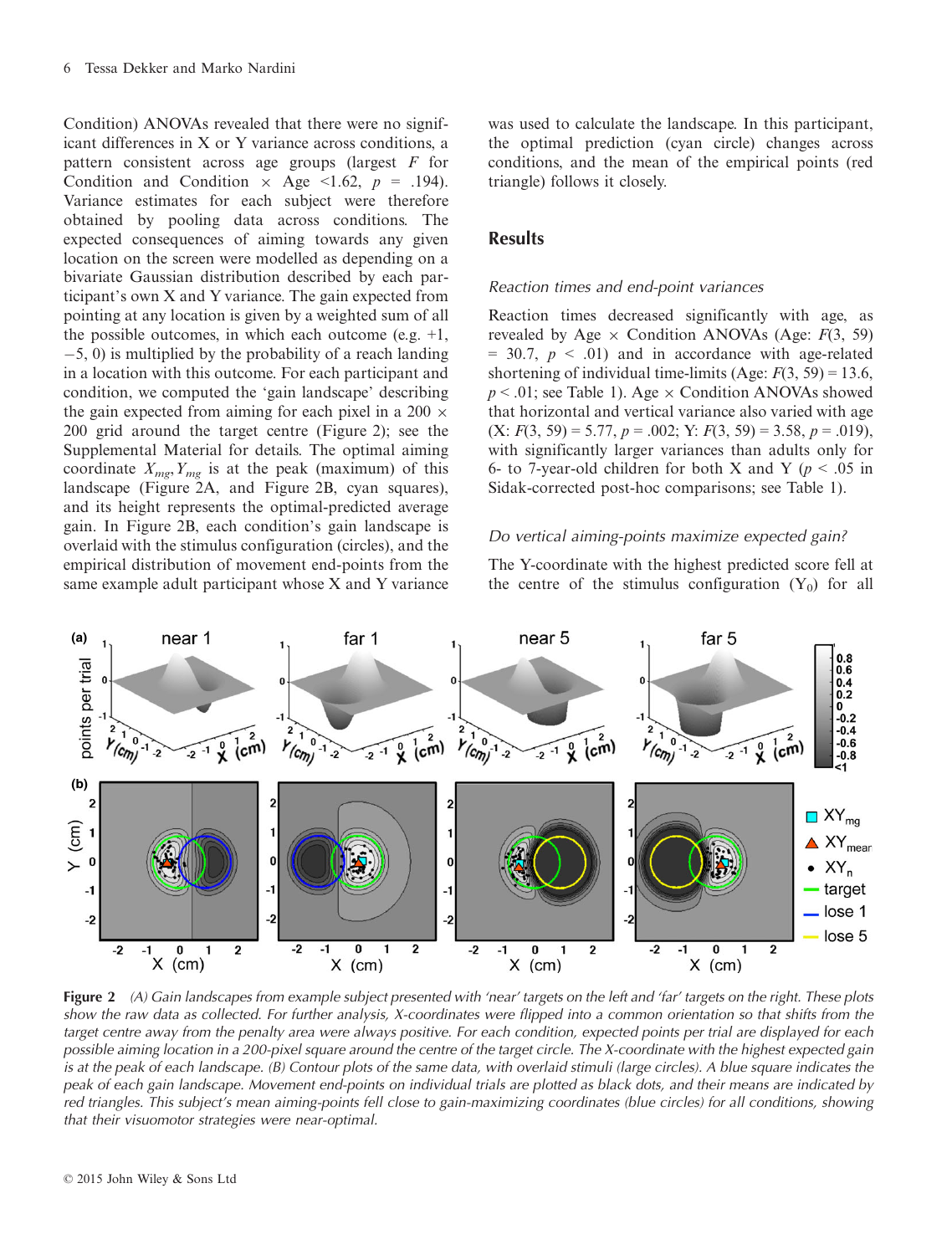conditions. Accordingly, the height of subjects' aimingpoints did not vary by condition (Condition:  $F(3, 57) =$ 1.62,  $p = .19$ ; Condition  $\times$  Age:  $F(9, 17) = 1.43$ ,  $p = .18$ ). Aiming-points did, however, vary significantly with Age (F  $(3, 59) = 3.58, p = .019$ ; see Table 1. Post-hoc tests revealed that while adults and 6- and 7-year-olds had mean Y-coordinates indistinguishable from the optimal  $Y_0$ (adults:  $t(14) = -1.44$ , 6–7:  $t(14) = -0.33$ ), both *p*-values > .1), 8- and 9-year-olds and 10- and 11-year-olds tended to aim slightly below this point  $(10-11: t(14) = -8.4, p < .001;$ 8–9:  $t(17) = -2.6, p = .02$ .

#### Do horizontal aiming-points maximize expected gain?

#### Adults

To test whether adults were able to find their own gainmaximizing coordinate by weighting outcome values by their probabilities, we compared their actual and predicted optimal aiming-points (Figure 3). A linear regres-



Figure 3 Empirical mean X-coordinates (Touched Locations) are plotted against the predicted gain-maximizing Xcoordinates (Max Gain Locations) of each condition and subject in each age group. Condition means (95% CI error bars) are indicated by larger symbols. For points falling along the dashed identity line (intercept 0, slope 1), the touched and max gain location were identical, so visuomotor strategies were optimal. Points below the line are those of subjects who did not place their aiming-points far enough from the penalty circle to maximize their expected gain; those above the line were placed too far. Regression lines were fitted to all data points to visualize differences in movement strategies across age. Slopes smaller than 1 reflect a tendency to undershoot the optimal aiming location.

sion ( $R^2 = 0.523$ ,  $F(1, 58) = 63.51$ ,  $p < .001$ ) found a slope of 0.97 and intercept of 0.01 (Figure 3, dashed line). These regression parameters closely match those of the identity line with slope 1 and intercept 0. Adults' mean X-coordinates thus fell on average extremely close to the corresponding predicted gain-maximizing coordinates. To find this coordinate in each condition's gain landscape, subjects should shift their horizontal aimingpoints further from the target centre when penalty values increase and when penalty and target circles are closer together. A  $2 \times 2$  (Value  $\times$  Offset) ANOVA revealed that adults indeed made these adjustments across conditions (Value:  $F(1, 14) = 20.45, p < .001$ ; Offset:  $F(1, 14) = 22.7$ ,  $p < .001$ ; interaction not significant,  $F(1, 14) = 2.52$ ,  $p =$ .134). Moreover, adults shifted by the correct distance to maximize their expected gain given their own visuomotor precision; an ANOVA comparing actual and optimal aiming-points across the four conditions showed that adults' mean X-coordinates were statistically indistinguishable from their gain-maximizing X-coordinates (main effect of actual-optimal,  $F(1, 14) = 0.024$ ,  $p =$ .88; actual-optimal  $\times$  condition interaction:  $F(1.55, 21.7)$  $= 0.058, p = .91$ .

#### Children

With age, movement end-points shifted closer towards the gain-maximizing X-coordinates, and regression slopes for optimal vs. actual points (Figure 3) clearly became steeper and closer to the identity line. Means (large circles) below the identity line indicate that children's aiming-points were on average placed too close to the penalty circle to land on the gain-maximizing coordinate.

A three-way Actual-Optimal  $\times$  Condition  $\times$  Age ANOVA confirmed that distances between actual and optimal aiming-points become smaller with age from childhood to adulthood (main effect of Actual-Optimal:  $F(1, 59) = 54.38$ ,  $p < .001$ ; Actual-Optimal  $\times$  Age interaction:  $F(3, 59) = 6.68$ ,  $p = .001$ ). Distances between actual and optimal aiming-points also varied with condition; they were larger in those conditions for which the gain-maximizing coordinate required a larger shift from the target centre; see Figure 3 (Actual-Optimal  $\times$ Condition interaction:  $F(1.4, 80.1) = 5.9, p = .01$ ; this effect did not depend on age:  $F(4.1, 80.1) = 0.78$ ,  $p = .54$ ). Follow-up ANOVAs revealed that even by ages 10 and 11 years, children's mean X-coordinates still significantly undershot the predicted gain-maximizing location (Actual-Optimal  $\times$  Condition interaction at 10–11 years:  $F(1, 14) = 29.28, p < .001; 8–9$  years:  $F(1, 17) = 18.23, p =$ .001; 6–7 years:  $F(1, 14) = 44.15, p < .001$ ). Thus, even in relatively late childhood, movement strategies were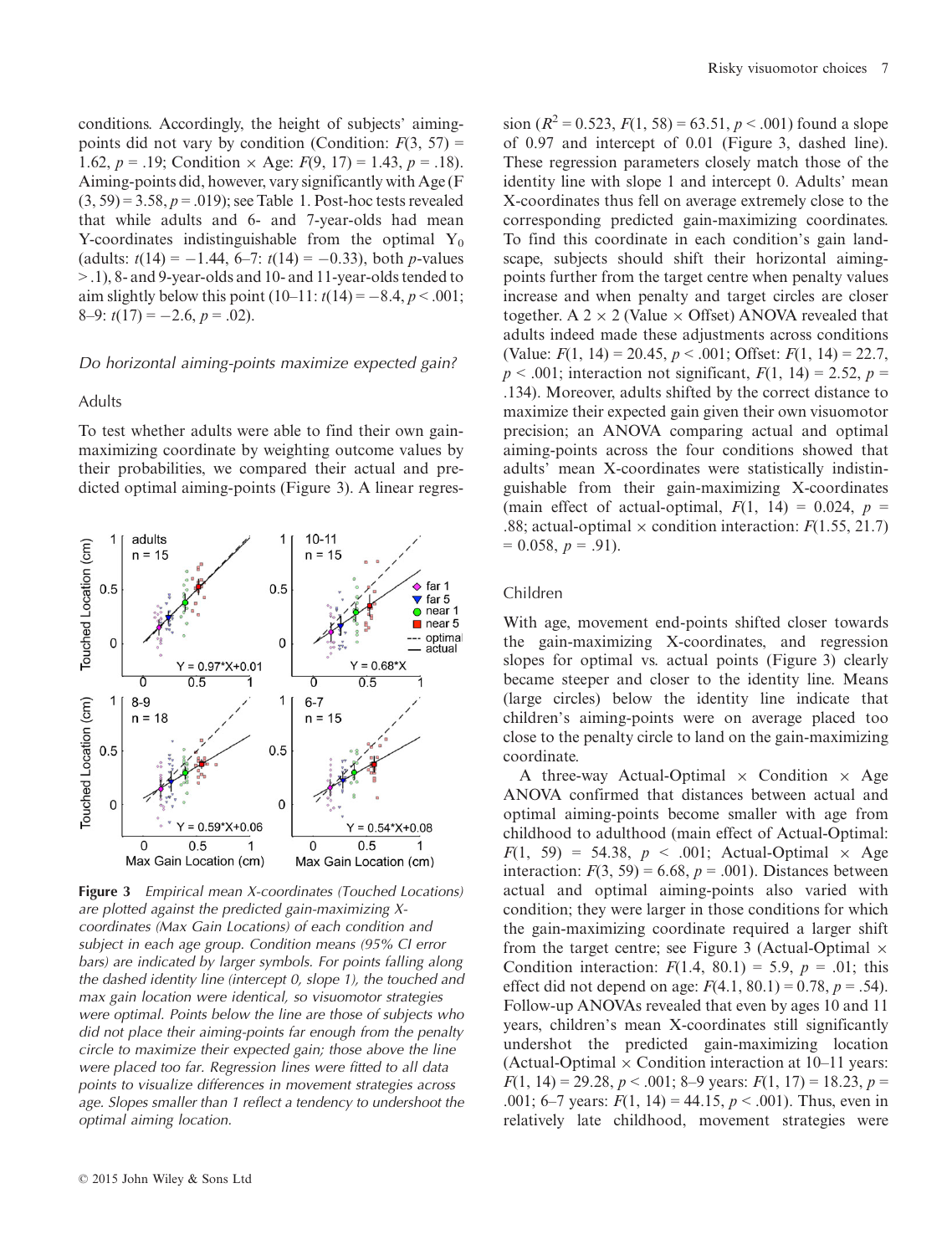suboptimal, and carried unnecessarily high risks of touching the penalty.

While children up to age 10 and 11 years systematically mis-localized the gain-maximizing coordinate, some sensitivity to gain landscape changes across conditions was already evident by 6 and 7 years. As Figure 3 shows, the order of condition means along the  $y$ -axis is consistent across groups, so, like adults, children shifted their aims away from the target centre as a function of both penalty value and offset. ANOVAs found significant effects of both factors at all ages: for Value, 10–11 years:  $F(1, 14) = 7.68$ ,  $p = .02$ ; 8–9 years:  $F(1, 17) = 23.61$ ,  $p < .01$ ; 6–7 years:  $F(1, 14) = 5.15$ ,  $p = .04$ ; for *Offset*, 10–11 years:  $F(1, 14) = 5.53$ ,  $p = .03$ ; 8–9 years:  $F(1, 17) =$ 6.87,  $p = .02$ ; 6–7 years:  $F(1, 14) = 5.63$ ,  $p = .03$ ); no interaction in any group, largest  $F = 0.20$ ,  $p = .63$ . The deviation between the optimal and actual aiming-point in childhood did not significantly depend on whether the low or high penalty was presented first  $(2 \times 2$  ANOVAs for Penalty Order  $\times$  Actual vs. Optimal X-coordinate: 'near 1':  $F(1, 42) = 3.49$ ,  $p = .069$ , 'far 1':  $F(1, 42) = 0.79$ ,  $p = .38$ , 'near 5':  $F(1, 42) = 0.001$ ,  $p = .97$  'far 5':  $F(1, 42)$  $= 0.19$ ,  $p = .67$ ). It is therefore unlikely that these suboptimal aiming strategies were due to rule switching difficulties when penalties changed halfway through the task.

# Computing versus learning the best action strategy

Gain-maximizing coordinates can be computed directly by weighting outcome values by their visuomotor noisedependent probabilities to estimate the peak of the gain landscape (see Figure 2). However, they can also be found by searching for aiming-points with higher rewards (reinforcement learning). Regression lines fitted across the trial time series of each condition for each individual subject revealed remarkably consistent aiming strategies throughout the task (one-sample  $t$ -tests of slope versus 0: All  $p$ -values  $> .05$ , with Sidak-correction for 252 comparisons; except for one 10- to 11-year-old in the 'near 1' condition). So, in line with previous findings (Trommershäuser et al., 2003a, 2003b), both adults and children seem to select their action strategy early on without apparent learning.

# Effects of movement strategies on scores

Subjects were not explicitly instructed to aim for gainmaximizing coordinates, but only to score as many points as possible. A crucial question, therefore, is whether children's deviations from gain-maximizing X-coordinates did indeed result in reduced scores. Otherwise, children might have had little reason to choose closer-to-optimal strategies. Solid curves in Figure 4 display for each subject and condition how predicted scores decrease as aiming-points depart from the gainmaximizing coordinate  $(X_{mg}, \text{dashed line}, \text{at zero on the})$ x-axis). The data points plot distances between participants' actual and gain-maximizing X-coordinates against their obtained rewards (mean points per trial). Obtained and model-predicted scores are likely to differ somewhat due to noise, since movement end-points are 'sampled' probabilistically from a subject's visuomotor distribution. However, most data points fall within the range of the predicted curves, revealing a correspondence between model predictions and task performance.

Expected gain curves are asymmetrical, with lower predicted scores for movement end-points undershooting the gain-maximizing coordinate (left of the peak) than for those shifting too far (right of the peak) by the same distance. In childhood (three bottom rows), many endpoints fall left of the peak (closer to the penalty), at Xcoordinates with relatively lower predicted scores. Obtained scores are accordingly lower. In contrast, adult movement end-points (second row in Figure 4) are clustered around the peaks of the gain landscapes, along aiming locations with high associated gain. Note, however, that scores are not only determined by whether movement end-points undershoot or overshoot the peak on average (each group's bias), but also by how this varies across individuals (each group's variance). These deviations from the optimal aiming-point are captured by the points and error bars in Figure 4 (top panel), the spread of data points in Figures 3 and 4, and the absolute deviation from  $X_{mg}$  in Table 1. The spread of end-points in adults reveals that even some mature subjects missed their optimal coordinate by some distance. Indeed, mean absolute deviations from the gain-maximizing location in Table 1 are smallest in adults, but only slightly smaller than in children. Consequently, even adults may not score 100% of their predicted maximum on average. Tukey's post-hoc tests revealed that adults have smaller mean absolute deviations than 8- and 9- and 10- and 11-year-olds ( $p = .35$ ) and .01, respectively), but not than 6- and 7-year-olds (p = .42). Therefore, any differences in score between the oldest and youngest groups will be mainly due to a different directional bias in movement selection (i.e. aiming too close to penalty at ages 6–7).

To test whether age groups differed significantly in their abilities to maximize gain, scores were expressed as percentages of the predicted maximum score (Figure 5) and compared in a two-way ANOVA (Condition  $\times$  Age). In line with the more sub-optimal aiming-points selected at younger ages, scoring efficiency decreased significantly with age  $(F(3, 59) = 5.07, p = .003)$ , but this effect was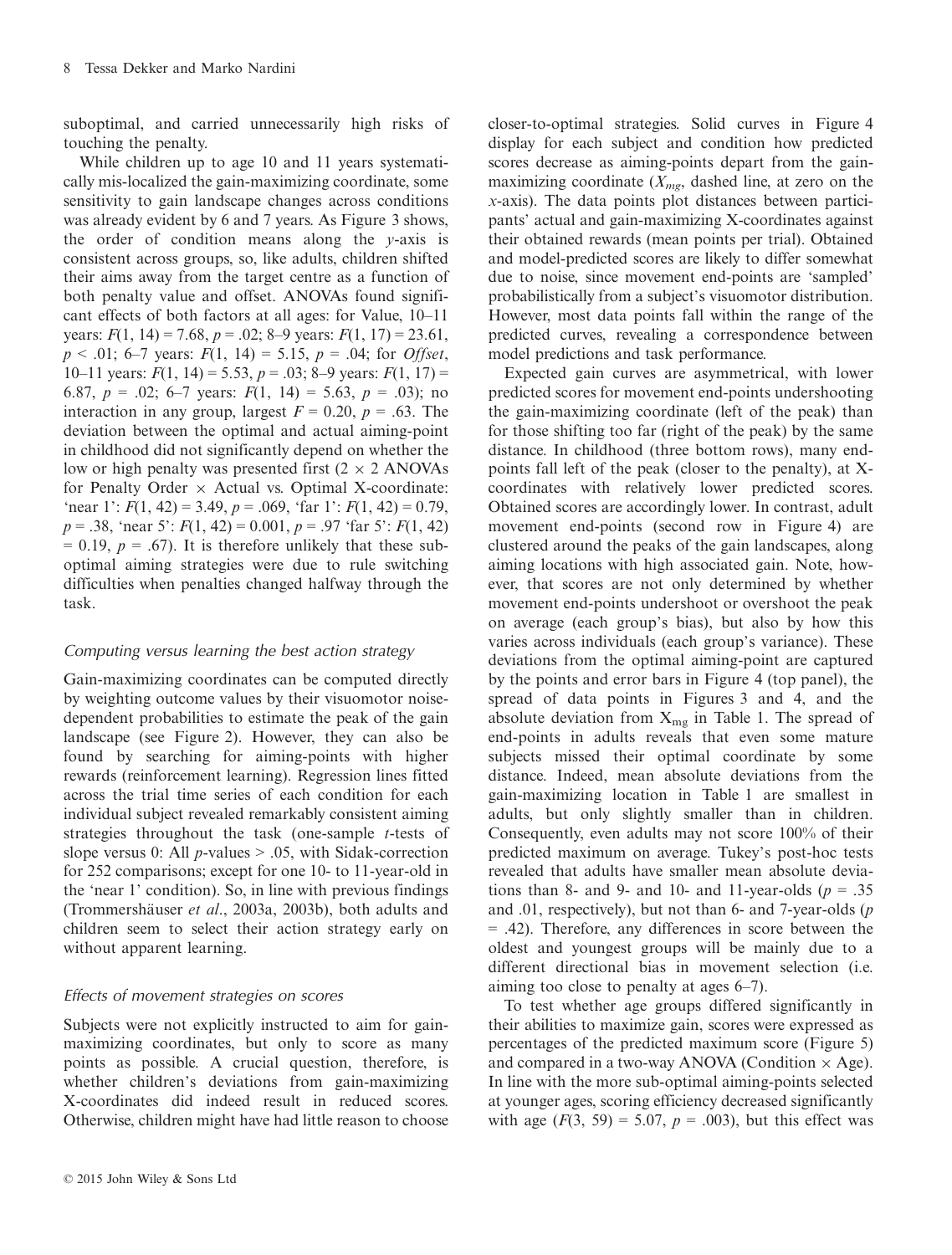

Figure 4 Top row: mean deviations from the gain-maximizing X-coordinate (set to  $x = 0$ , indicated by dotted lines). Error bars are 95% confidence intervals. Positive (right) and negative (left) deviations reflect, respectively, mean aiming-points falling too far away from, or too close to, the penalty area to land on the gain-maximizing coordinate. Bottom four rows: curves plot predicted scores for each subject across aiming-points deviating relative to the optimal aiming location (dotted line, 0 deviation). Numbers next to dotted lines are the mean optimal aiming-point (in cm, with respect to the target centre) for the age group and condition. Scattered data points are individual subjects' actual deviations from  $X_{maxgain}$  plotted against their actual obtained points per trial.

modulated by condition (Age  $\times$  Condition:  $F(3.8, 73.9)$ )  $= 2.91, p = .03$ ). Follow-up ANOVAs showed that scores only significantly differed by age in the 'near 5' condition with the steepest gain landscape; 'near 5' condition:  $F(3)$ , 59) = 3.78,  $p = .015$ , all other conditions: largest  $F < 1.44$ ,  $p = .24$ ). In the 'near 5' condition, all three child groups scored significantly below their optimal predictions (10– 11 years:  $t(14) = -4.20$ ,  $p = .018 - .9$  years:  $t(17) = -2.56$ , p  $= .02, 6-7$  years:  $t(14) = -3.20, p = .006$ . Adults showed a non-significant trend towards a sub-optimal mean score in this condition  $(t(14) = -1.89, p = .08)$ .

In sum, these findings clearly show that children aged 6 to 11 years chose reaching strategies with an overly high risk of hitting the penalty circle, and that this had detrimental effects on the rewards they obtained. For example, 6- and 7-year-olds won less than 50% of their potential points in the most challenging condition (Figure 5). Additional control tasks were conducted to understand why children aimed so 'dangerously' close to the penalty area (a risk-seeking strategy).

#### Do younger subjects distort outcome values?

Young children often show nonlinearities in their understanding of number, typically underestimating larger values (Booth  $\&$  Siegler, 2006). In the reaching task, this could lead to underestimation of the severity of larger penalties (5 points) and to subsequent underestimation of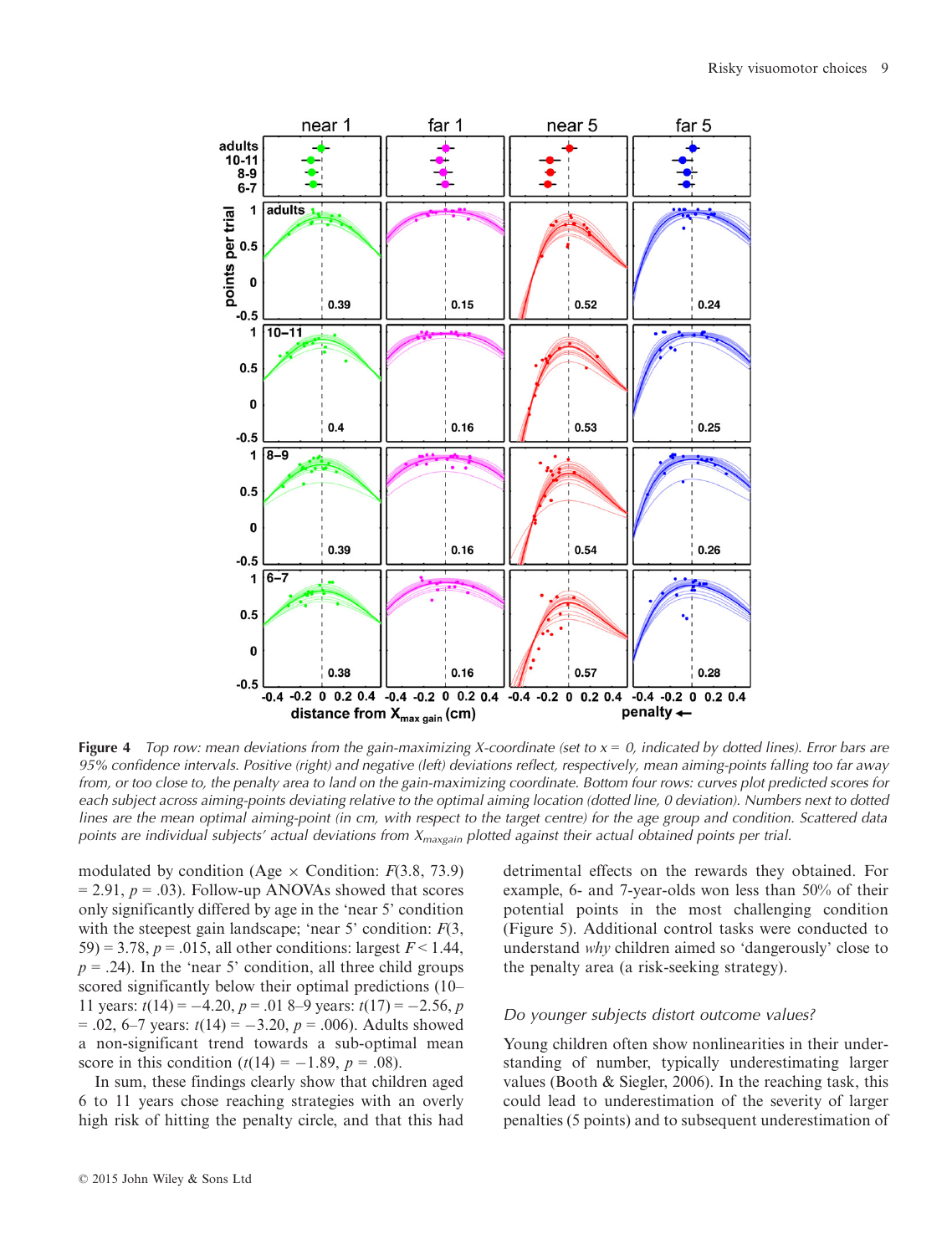

**Figure 5** Mean (95% CI bars) of individuals' actual scores expressed as a percentage of their own highest expected (optimally-predicted) scores. At 100%, obtained and highest expected scores are identical.

the shift in pointing required to maximize expected gain – the reaching pattern found in childhood. To test whether value distortion explained children's reaching behaviour, two measures of value representation were obtained. In a number line task, subjects indicated where the numbers 1 to 5 belonged on a number line between 0 and 10; see Supplemental Methods for details. Younger subjects' responses were compressed towards the lower end of the scale, indicating underestimation of numerical distance (Figure 6A). Accordingly, the root of the mean squared error (RMSE) of indicated versus true numerical distance became smaller with age  $(r = -0.60, p < .001)$ . However, this summary measure of numerical distance distortion did not predict subjects' visuomotor strategies: the correlation of RMSE with absolute deviation between  $X_{mean}$  and  $X_{opt}$  was not significant for any single

condition, or for the mean of all conditions ( $r < 0.09$ ,  $p < .47$ ), and hence did not explain performance on the reaching task.

Correct value comparisons between gains and losses crucially relied on understanding the relative value of quantities 1 and 5. Therefore, in a multiplication task, subjects judged whether they would rather lose 5 points once, or 1 point multiple times (e.g. 1 point, 6 times); see Supplemental Methods for details. Cumulative Gaussians were fitted to proportions of trials on which participants preferred to lose the variable multiple (e.g. 1 point, 6 times) over losing 5 points; Figure 6B. The point of subjective equality (PSEs) of these functions, at which the probability of answering either way is 0.5, measures the multiple of 1 that participants are as willing to lose as a single 5. The PSE in Figure 6B falls very close to the correct multiple of 5 for all age groups (adults: 5.02, 10– 11: 4.95, 8–9: 4.95, 6–7: 5.00), revealing that the impact of losing 5 points compared to winning multiples of 1 point was judged close to accurately at all ages. Both tasks thus suggest that point value distortions are an unlikely cause of the sub-optimal reaching choices in childhood.

#### Do younger subjects distort outcome probabilities?

Forming stable representations of developing visuomotor skills might be challenging; if younger subjects distorted outcome probabilities by underestimating their own pointing variance *varX*, this would lead them to underestimate the shift from penalty required to maximize their winnings. To test whether probability distortions explained children's tendency to undershoot the gainmaximizing coordinate, understanding of own visuomotor precision was measured after the main experiment. Participants gave verbal estimates of how



Figure 6 (A) Mean (95 CI error bars) estimated numerical distance on number line is plotted against true numerical distance for each group. The dashed identity line indicates accurate numerical distance representation. Data points under this line reflect underestimation of true numerical distance. (B) Mean proportion of times the variable sum (x-axis) was preferred over the standard sum (5pts  $\times$  1) when asked 'which amount would you rather lose?' Cumulative Gaussians are fitted through the data points of each group. Points of subjective equality (dashed lines) measure how many multiples of 1 subjects were as willing to lose as a single 5. (C) For each group, mean (95 CI error bars) estimated probabilities of hitting circles of different sizes are plotted against their true probabilities of hitting these circles. The dashed identity line indicates accurate probability estimates. Data points under this line reflect underestimation of own precision, and points above the line overestimation.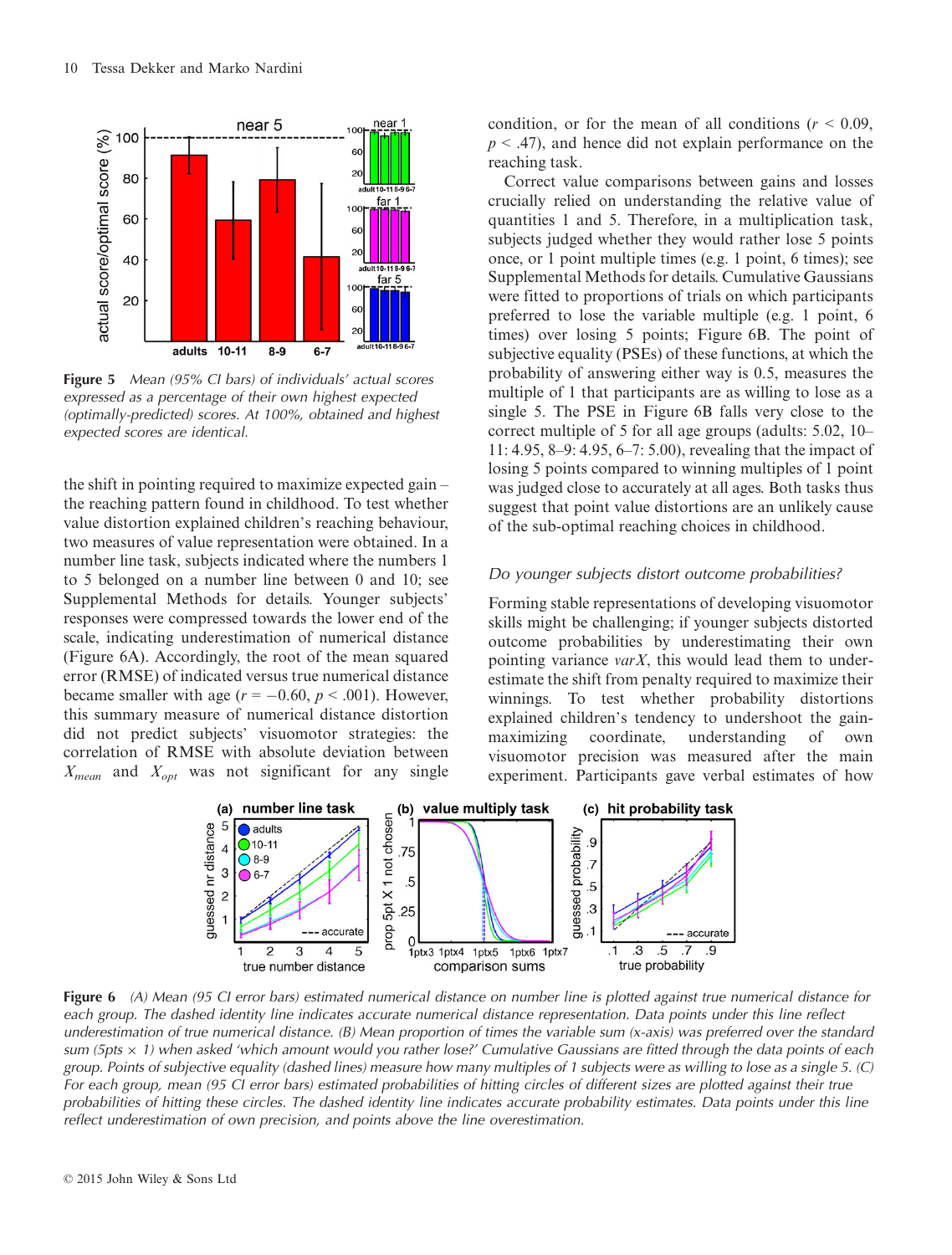many times out of 10 they could hit target circles of different sizes with the same setup and time limit as in the reaching task; see Supplemental Methods for details. In Figure 6C, mean judged probabilities are plotted against true probabilities of hitting each circle. As visualized in the graph, explicit judgements of visuomotor skill were on average close to accurate at all ages, with slight tendencies to overestimate small probabilities and to underestimate large probabilities. Importantly, younger subjects did not overestimate their chances of hitting target circles compared with adults, but showed similar probability distortions. This is in line with other findings of adult-like event probability judgements in childhood (Boyer, 2006; Moutsiana, Garrett, Clarke, Lotto, Blakemore et al., 2013). There was no evidence for overly high confidence in own visuomotor precision in childhood, suggesting that this factor cannot explain the development of optimal visuomotor decision-making.

# **Discussion**

To advance understanding of when and how optimal visuomotor decision-making develops in childhood, 6- to 11-year-olds and adults were asked to rapidly reach towards targets to win as many points as possible, whilst avoiding touching an overlapping penalty area. Because time was limited, movement end-points were imprecise, placing probabilities on missing or hitting the target and penalty. The implicit task was to locate the aiming-point giving the highest expected score by accounting for this imprecision. By quizzing subjects about the point rules between blocks, we ensured that all could remember these throughout the experiment. To maximize their expected winnings, subjects should shift their aimingpoints further from the penalty area when penalties were greater and closer to the target. The precise amount of shift required to optimize performance depended on each participant's own visuomotor precision.

Sensitivity to changes in gain landscapes across conditions was already present at 6 and 7 years; all age groups adjusted their movement end-points in response to changes in both penalty value and offset. However, the ability to correctly determine the exact degree of adjustment required to maximize expected gain, depending on these factors and on participants' own visuomotor precision, did not develop until much later. Unlike adults, even the oldest (10- and 11-year-old) group of children still differed significantly from optimal. Children of all ages displayed a group-level tendency to place movement end-points too close to the penalty circle to maximize their scores (see Figure 3), resulting in larger deviations from the gain-maximizing strategy in childhood. Choosing end-points too close to the penalty region can be described as risk-seeking because this comes with overly high risks of hitting the penalty circle and losing points. This sub-optimal strategy had a dramatic impact on the rewards won in the study, particularly in the 'near 5' condition, which presented the steepest gain landscape (Figure 4). Here children's systematic 'undershoot' incurred a heavy penalty (Figure 4); unlike adults, who obtained on average >90% of their theoretical maximum score, 6- and 7-year-old children obtained as little as  $\sim$ 40% (Figure 5).

What can explain the shift from overly risky visuomotor decision-making in childhood to close to optimal visuomotor decision-making in adulthood? The most punishing condition (near 5) only comprised 25% of the trials. Did children stick with risk-seeking strategies because they were not sufficiently motivated to optimize their scores? This is not supported by the data; ANOVAs revealed that children were sufficiently motivated to change their aiming strategy across conditions – except that they systematically placed their new aiming-points too close to the penalty area. Further analyses revealed that this was not due to difficulties with switching between penalty rules or slower learning of where in the display most points could be won at younger ages. The patterns of children's errors could reflect specific distortions in estimates of outcome values or probabilities (underestimation and overestimation, respectively). However, control tasks measuring value representation and understanding of own visuomotor precision (Figure 6A–C) provided no evidence for such distortions. While more research is needed to investigate how children represent the outcomes of their actions and the associated probabilities, these measures strongly suggest that their suboptimal visuomotor decisions in this reaching task were not driven by inaccurate value or probability estimates. Children's risky aiming strategies therefore likely reflect immature decision-making processes.

This leaves us with two interesting explanations. Firstly, sub-optimal reaching might result from incorrect computation of the optimal strategy by weighting of outcome values by probabilities. Immature weighted averaging would be in line with recent developmental studies showing that abilities to average multiple sensory estimates to make optimal perceptual decisions are still developing until the 8th–11th year of life (Gori *et al.*, 2008; Nardini et al., 2010). Those results come from unrewarded psychophysical tasks, and the present findings raise the possibility that mechanisms driving this development may also affect visuomotor processing in relation to external cost factors.

Alternatively, children might be able to compute the gain-maximizing strategy, but not employ this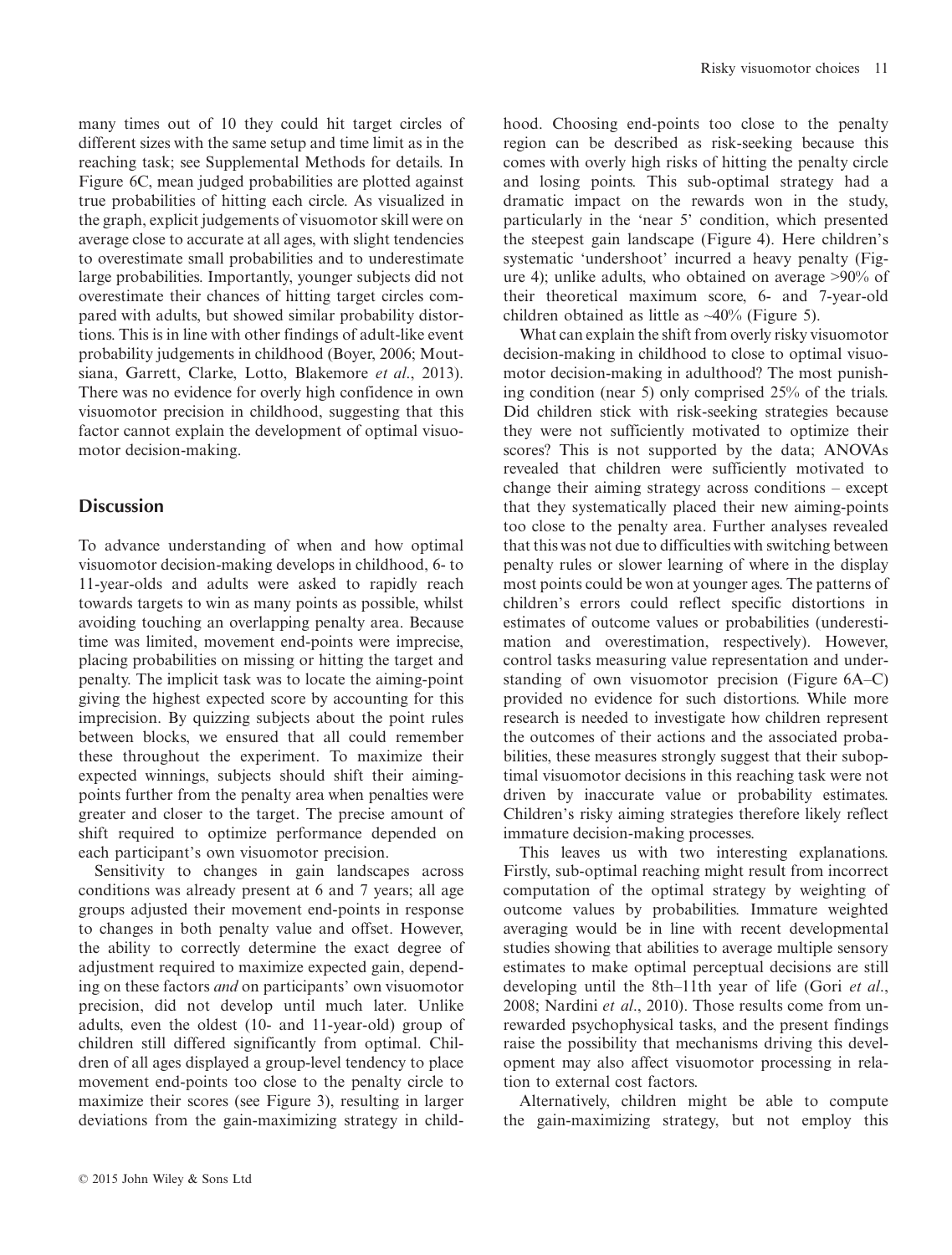information to optimize performance. Instead, they might pursue goals other than maximizing gain, such as striving for variation in the results of their reaches or fulfilling a desire to hit the target as often as possible, irrespective of overall winnings. Both could lead to avoidance of more conservative strategies with higher score expectations (for similar explanations of risktaking in rhesus monkeys, see Hayden, Heilbronner, Nair & Platt, 2008). Preferring risky actions could be adaptive for a developing system, in creating more opportunities to learn about consequences of behaviour (Schneider, Hanne & Lehmann, 1989). Children's visuomotor strategies could thus be gain-maximizing in the long run if the future gain provided by learning outweighs the rewards lost during the experimental task.

To better understand the underlying representations and mechanisms, future studies should compare how the expected gain of an embodied gamble is represented in the developing brain. In adults, for example, increasing the expected value of a 'classic' gamble yields parametric activation increases in brain regions associated with reward and decision-making, such as the ventral striatum and orbitofrontal cortex (e.g. Peters & Büchel, 2010; Rolls, McCabe & Redoute, 2008). In adolescents, some of these areas are overly responsive to expected gain in line with their behavioural preference for risky gambles (Barkley-Levenson & Galván, 2014). If children are still developing the ability to combine visuomotor and cost information into an accurate expected gain estimate, similar age differences should be present in brain areas representing the expected gain of a visuomotor choice.

This work significantly extends findings from other decision-making domains. It was recently proposed that classical and visuomotor decision-making rely on different neural mechanisms because adults show near-optimal performance in the visuomotor domain but display wellknown value and probability distortions when making equivalent choices in a gambling task (Wu, Delgado & Maloney, 2009). This dissociation has been called into question, however, and differences in performance have instead been ascribed to differences in task (Jarvstad, Hahn, Rushton & Warren, 2013). In line with current findings in the visuomotor domain, children's choices during classic gambles have also been characterized as risk-seeking (Harbaugh, Krause & Vesterlund, 2002; Levin, Hart, Weller & Harshman, 2007; Paulsen, Platt, Huettel & Brannon, 2011). This raises the intriguing possibility of a common developmental mechanism configuring both classic and visuomotor decision-making. If development were indeed linked across domains, this would provide strong evidence for a shared underlying process. An important next step would therefore be to directly compare the development of classic and

visuomotor gambling within subjects using well-matched tasks.

In sum, we found a clear, age-related shift towards more optimal visuomotor decision-making across childhood and adulthood, with overly risk-seeking action selection between ages 6 and 11 years. Choosing actions with overly high risks of negative results in real-life visuomotor tasks can clearly be dangerous, and could be a factor significantly contributing to higher accident rates in childhood (Kingma, 1994; Sethi, 2008).

# Acknowledgements

Thanks to Samir Zughni, Esther Cheung, Julia Jones, Rachel Fahey, and Joelynn Ng for technical assistance and assistance with testing, and to Dorothy Cowie for useful comments. Supported by UK Economic and Social Research Council Grant RES-061-25-0523.

# References

- Adolph, K.E., Bertenthal, B.I., Boker, S.M., Goldfield, E.C., & Gibson, E.J. (1997). Learning in the development of infant locomotion. Monographs of the Society for Research in Child Development, 62 (3), i–162. doi[:10.2307/1166199](http://dx.doi.org/10.2307/1166199)
- Adolph, K.E., Tamis-LeMonda, C.S., Ishak, S., Karasik, L.B., & Lobo, S.A. (2008). Locomotor experience and use of social information are posture specific. Developmental Psychology, 44 (6), 1705–1714. doi:[10.1037/a0013852](http://dx.doi.org/10.1037/a0013852)
- Barkley-Levenson, E., & Galván, A. (2014). Neural representation of expected value in the adolescent brain. Proceedings of the National Academy of Sciences, USA, 111 (4), 1646– 1651. doi[:10.1073/pnas.1319762111](http://dx.doi.org/10.1073/pnas.1319762111)
- Battaglia, P.W., & Schrater, P.R. (2007). Humans trade off viewing time and movement duration to improve visuomotor accuracy in a fast reaching task. Journal of Neuroscience, 27 (26), 6984–6994.
- Bayless, S., & Schlottmann, A. (2010). Skill-related uncertainty and expected value in 5- to 7-year-olds. *Psicológica: Revista* de Metodología Y Psicología Experimental, 31 (3), 677–687.
- Booth, J.L., & Siegler, R.S. (2006). Developmental and individual differences in pure numerical estimation. Developmental Psychology, 42 (1), 189–201.
- Boyer, T.W. (2006). The development of risk-taking: a multiperspective review. Developmental Review, 26 (3), 291–345.
- Brainard, D.H. (1997). The psychophysics toolbox. Spatial Vision, 10 (4), 433–436.
- DeLoache, J.S., Uttal, D.H., & Rosengren, K.S. (2004). Scale errors offer evidence for a perception-action dissociation early in life. Science, 304 (5673), 1027–1029. doi[:10.1126/](http://dx.doi.org/10.1126/science.1093567) [science.1093567](http://dx.doi.org/10.1126/science.1093567)
- Franchak, J.M., & Adolph, K.E. (2012). What infants know and what they do: perceiving possibilities for walking through openings. Developmental Psychology, 48 (5), 1254–1261.